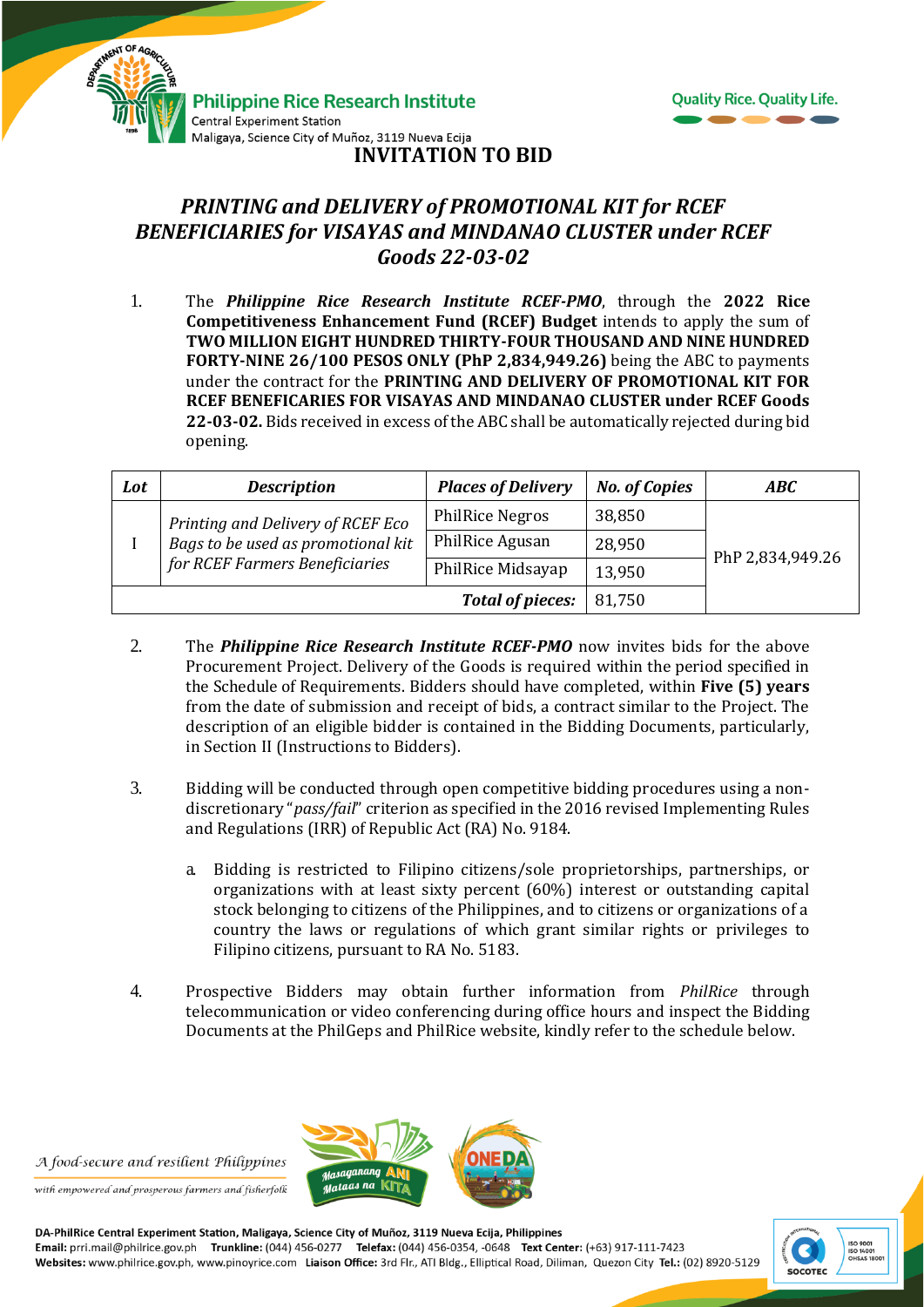

**Philippine Rice Research Institute** Central Experiment Station Maligaya, Science City of Muñoz, 3119 Nueva Ecija



5. A complete set of Bidding Documents may be acquired by interested Bidders from the address and website(s) below and upon payment of the applicable fee for the Bidding Documents, pursuant to the latest Guidelines issued by the GPPB in the amount of *Two Thousand and Eight Hundred Pesos Only (Php 2,800.00).* The Procuring Entity shall allow the bidder to present its proof of payment for the fees either by facsimile, or through other electronic means.

We encourage bidders to download the bidding documents through PhilGEPS or the PhilRice website and *pay through bank deposit*. Please coordinate with the BAC Secretariat through the email address and contact number given below for the bank details and procedure.

- 6. The *Philippine Rice Research Institute RCEF-PMO* will hold a Pre-Bid Conference through video conferencing or *webcasting via zoom/webex* on the date specified below which shall be open to all prospective bidders. A Personal Meeting ID will be sent through SMS or email for each participant at least one day before the event. Prospective bidders need to signify their intention to participate by sending an email to the address given below.
- 7. Bids must be duly received by the BAC Secretariat at the address given specified the date of submission day before the opening of bids. (i) manual submission or through courier at the office address indicated below*.* Late bids shall not be accepted.
- 8. All Bids must be accompanied by a bid security in any of the acceptable forms and in the amount stated in **ITB** Clause 14.
- 9. Bid opening shall be on *March 23, 2022, 10:30AM* at the address given below via *Zoom/Webex*.

The *Philippine Rice Research Institute RCEF-PMO* reserves the right to reject any and all bids, declare a failure of bidding, or not award the contract at any time prior to contract award in accordance with Sections 35.6 and 41 of the 2016 revised IRR of RA No. 9184, without thereby incurring any liability to the affected bidder or bidders.

10. **DA-PHILRICE DOES NOT CONDONE ANY FORM OF SOLICITATION ON ANY PROSPECTIVE WINNING AND LOSING BIDDERS BY ANY OF OUR STAFF/EMPLOYEES OR ANY OTHER PARTY. ANY SORT OF THIS KIND SHALL BE REPORTED IMMEDIATELY TO THE OFFICE OF THE SECRETARY OF THE NATIONAL BUREAU OF INVESTIGATION (NBI) FOR ENTRAPMENT AND PROPER INVESTIGATION.**

A food-secure and resilient Philippines

with empowered and prosperous farmers and fisherfolk



DA-PhilRice Central Experiment Station, Maligaya, Science City of Muñoz, 3119 Nueva Ecija, Philippines Email: prri.mail@philrice.gov.ph Trunkline: (044) 456-0277 Telefax: (044) 456-0354, -0648 Text Center: (+63) 917-111-7423 Websites: www.philrice.gov.ph, www.pinoyrice.com Liaison Office: 3rd Flr., ATI Bldg., Elliptical Road, Diliman, Quezon City Tel.: (02) 8920-5129